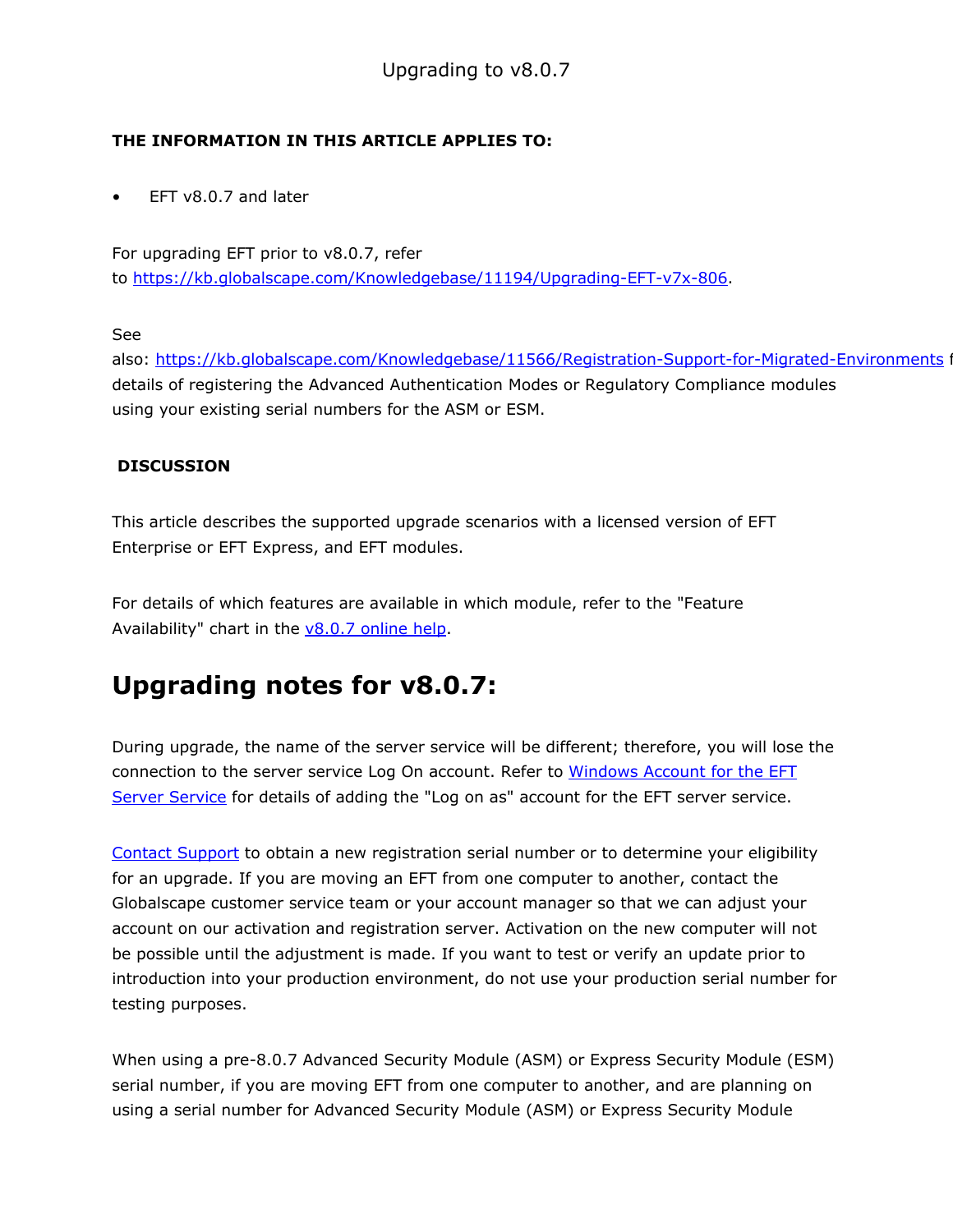(ESM), please contact your account manager so that they can provide you with an EFT 8.0.7 serial number for Regulatory Compliance Module (RCM) or Advanced Authentication Modes (AAM) . See

also: <https://kb.globalscape.com/Knowledgebase/11566/Registration-Support-for-Migrated-Environments>

### \* EFT ASM serial number will grant you access to both the RCM and AAMM

\* EFT ESM serial number will grant you access only to RCM, and not the AAMM

- Each of the features you currently have registered will still be licensed/registered after upgrading (just packaged differently or renamed as described below).
- If you want to register a new module, please register EFT "core" first to avoid any problems. If you register the EFT modules before the main EFT v8.0.7 license, the EFT server registration in the administration interface Help drop-down will appear dimmed.
- When registering a new installation of EFT 8.0.7, it has been found that if you register a module before you register the EFT license, the server will act as though EFT has already been registered. That is, in  $\text{Help} > \text{About}$  it will show the module registered, but it will reference the same key as the module that was registered before EFT.
- If you run into an issue where your EFT server license will not work, please contact support. Do not enter any other serial numbers until EFT has been registered.
- If you register a module without first registering EFT, then our registration process does not work properly and you might have troubles should you need support.
- Registration of EFT 8.0.7 with older EFT Server Enterprise/Express serial numbers are supported; this will unlock certain features similar to an upgrade scenario.
- Manual registration of EFT 8.0.7 with older EFT Server Enterprise/Express is supported, however, you will need to reach our customer support team to help you properly register EFT.
- EFT 8.0.7 does not support DMZ single site registration via manual registration.

## Mapping of Old and New Acronyms

If the "old" module (or feature) is currently licensed, it will convert to the new module during upgrade. For example, if you licensed the Express Security Module (ESM) in EFT Express, you will now have the Regulatory Compliance Module (RCM) after upgrade. If you licensed the Advanced Security Module (ASM) in EFT Enterprise, you will now have the Advanced Authentication Modes module (AAMM) and the RCM after upgrade. (The AAM includes support for CAC, RADIUS, RSA SecurID, SAML, and MFA; RCM includes PCI DSS and GDPR features.) After you've upgraded EFT, the Help menu and the About tab in the EFT administration interface will display the new modules and indicate what was upgraded.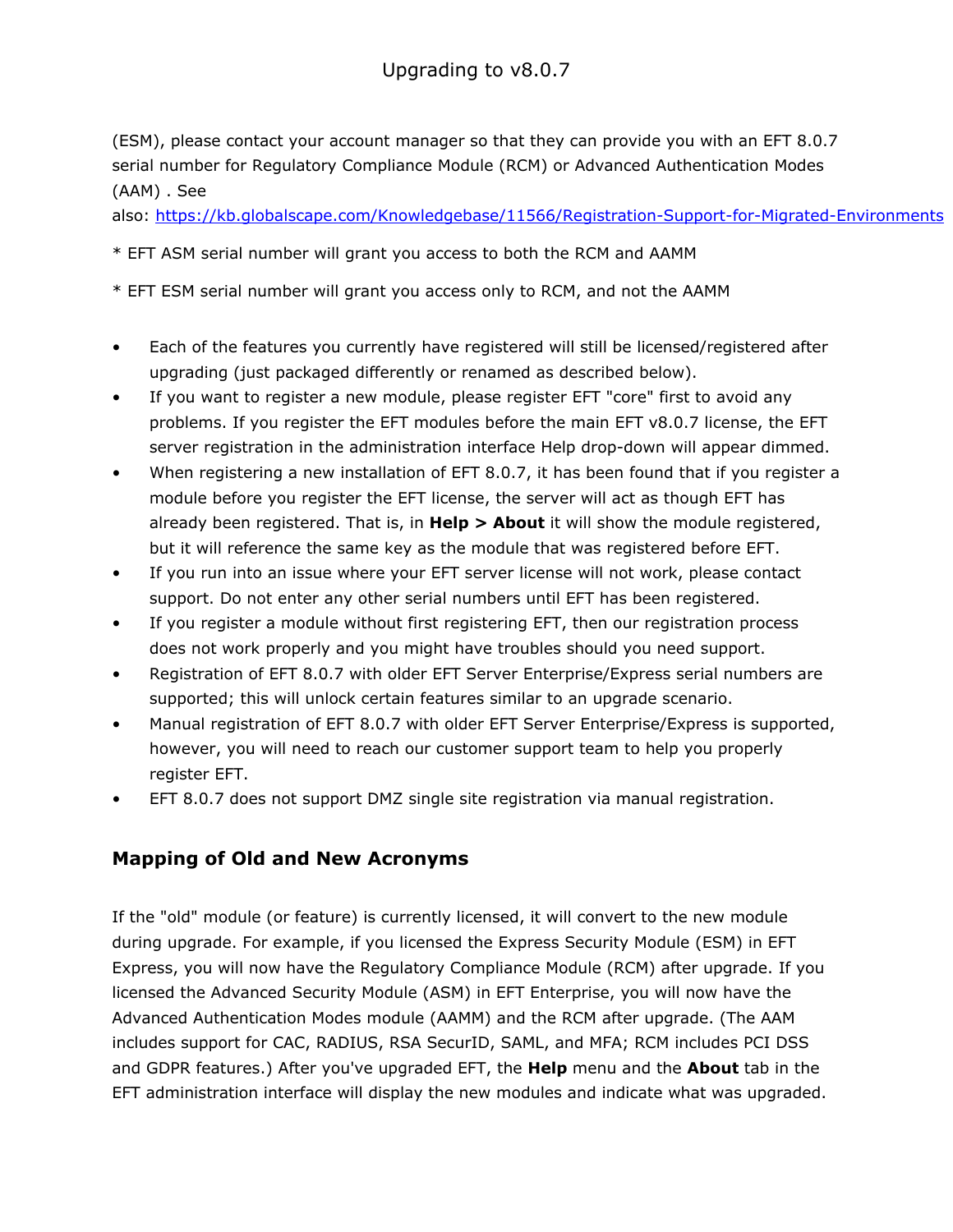Also, various settings in the administration interface will display an asterisk next to it to indicate that a module is required to enable that feature.

On this new platform, you are not losing any features, they're just being grouped into modules. You can now license *any* of the modules--you no longer need an "enterprise" license to license the AWE and AS2 modules, or the Advanced Authentication modes (CAC, LDAP, SAML, RADIUS, RSA, SMS)--and new modules with features previously available only to EFT Enterprise, such as encrypted folders, delegated administration, backup/restore, and so many other features.

- Please register EFT "Core" before registering any new modules (You won't need to register any new modules if you already have the features that you want. The license will automatically "transfer" during upgrade.)
- Use the "Upgrade" option in the EFT installer wizard to upgrade.
- Refer to "Upgrading Notes" in the **[online](https://help.globalscape.com/help/eft8-0-7/) [help](https://help.globalscape.com/help/eft8-0-7/)** for important version-related considerations
- Refer to the Globalscape Knowledgebase topic  $\#$  11194 for more information about upgrading EFT.

| Old             | <b>New</b>      | <b>Description</b>                 |
|-----------------|-----------------|------------------------------------|
| <b>ASM</b>      | <b>AAMM</b>     | <b>Advanced Authentication</b>     |
|                 |                 | Modes Module (CAC, RADIUS,         |
|                 |                 | RSA SecurID, SAML, and             |
|                 |                 | MFA)                               |
| <b>ARM</b>      | <b>ARM</b>      | <b>Auditing Reporting Module</b>   |
| AS <sub>2</sub> | AS <sub>2</sub> | AS2 for B2B                        |
| <b>AWE</b>      | <b>AWM</b>      | <b>Automate Workflows Module</b>   |
| <b>CCM</b>      | <b>CCM</b>      | <b>Cloud Connector Module</b>      |
| <b>ESM</b>      | <b>RCM</b>      | Regulatory Compliance              |
|                 |                 | module (PCI DSS and GDPR           |
|                 |                 | features)                          |
| <b>FMM</b>      | <b>FMM</b>      | <b>Folder Monitor Event Module</b> |
| <b>FTC</b>      | <b>FTC</b>      | File Transfer Client Module        |
| X               | <b>FTPS</b>     | <b>FTPS Module</b>                 |
| X               | <b>EAM</b>      | <b>Enterprise Actions Module</b>   |
|                 |                 | (Event Rules)                      |
| <b>GWC</b>      | <b>GWS</b>      | DMZ Gateway Single-site            |
| <b>GWD</b>      | <b>GWM</b>      | DMZ Gateway Multi-site             |
| <b>HTTP</b>     | <b>HTTPS</b>    | HTTPS Module (includes Web         |
|                 |                 | client)                            |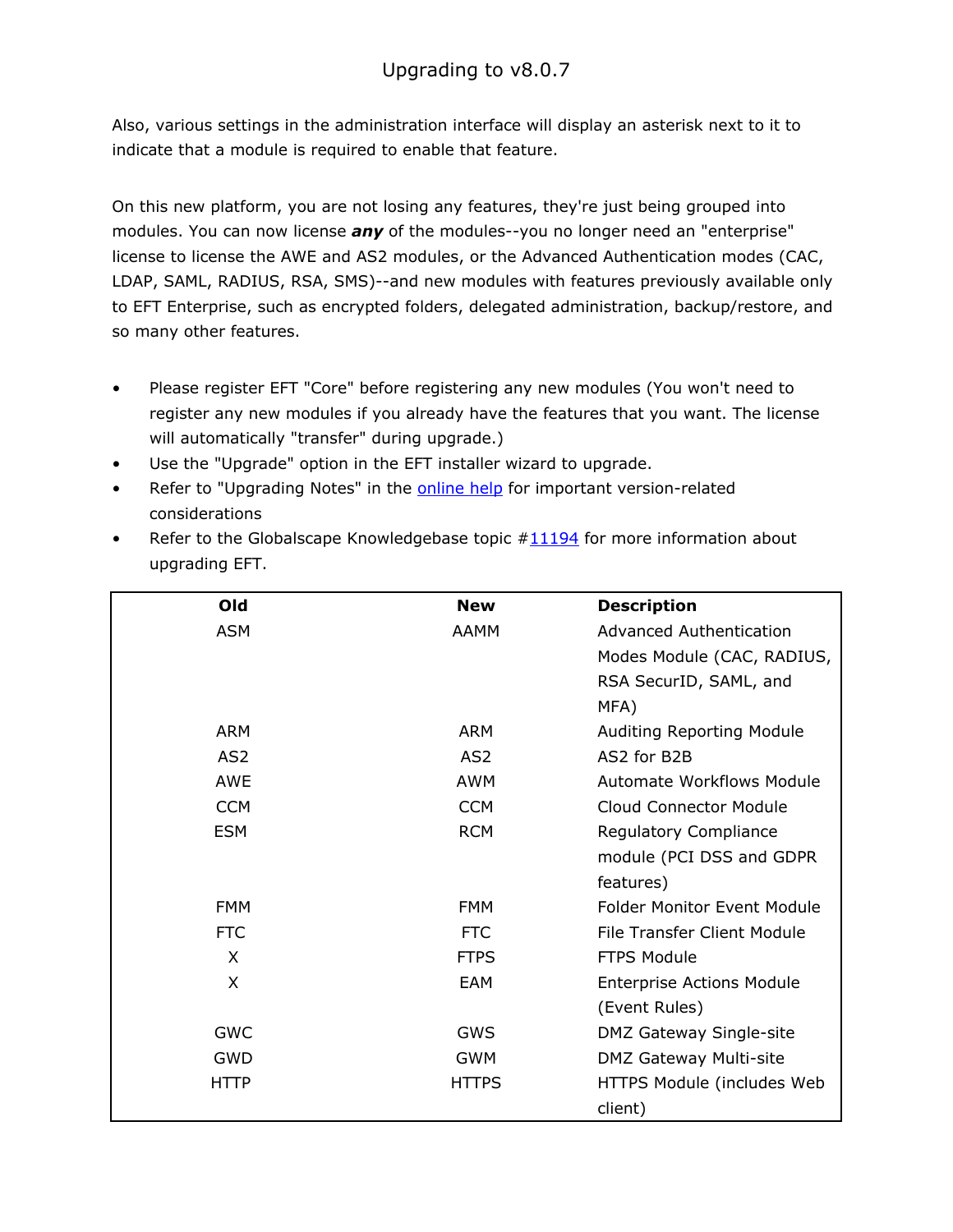| <b>PGP</b>  | <b>PGP</b>  | OpenPGP Module                  |
|-------------|-------------|---------------------------------|
| <b>RAM</b>  | <b>RAM</b>  | <b>Remote Automation Module</b> |
|             |             | (formerly Remote Agent          |
|             |             | Module)                         |
| x           | <b>SFM</b>  | Secure Forms Module             |
| <b>SFTP</b> | <b>SFTP</b> | <b>SFTP Module</b>              |
| <b>TEM</b>  | <b>TEM</b>  | Timer Event Module              |
| WS          | <b>WMU</b>  | Workspaces Module               |
|             |             | (unlimited)                     |

.telerik-reTable-4 { border-collapse: collapse; border: solid 0px; font-family: Tahoma; } .telerik-reTable-4 tr.telerik-reTableHeaderRow-4 { border-width: 1.0pt 1.0pt 3.0pt 1.0pt; margin-top: 0in; margin-right: 0in; margin-bottom: 10.0pt; margin-left: 0in; line-height: 115%; font-size: 11.0pt; font-family: "Calibri" , "sans-serif"; width: 119.7pt; background: #4F81BD; padding: 0in 5.4pt 0in 5.4pt; color: #FFFFFF; } .telerik-reTable-4 td.telerik-reTableHeaderFirstCol-4 { padding: 0in 5.4pt 0in 5.4pt; } .telerik-reTable-4 td.telerik-reTableHeaderLastCol-4 { padding: 0in 5.4pt 0in 5.4pt; } .telerik-reTable-4 td.telerik-reTableHeaderOddCol-4 { padding: 0in 5.4pt 0in 5.4pt; } .telerik-reTable-4 td.telerik-reTableHeaderEvenCol-4 { padding: 0in 5.4pt 0in 5.4pt; } .telerik-reTable-4 tr.telerik-reTableOddRow-4 { border-width: 1pt; color: #666666; vertical-align: top; border-bottom-style: solid; border-bottom-color: #4F81BD; } .telerik-reTable-4 tr.telerik-reTableEvenRow-4 { color: #666666; vertical-align: top; } .telerik-reTable-4 td.telerik-reTableFirstCol-4 { border-width: 1pt; border-color: #4F81BD; padding: 0in 5.4pt 0in 5.4pt; border-bottom-style: solid; border-left-style: solid; } .telerik-reTable-4 td.telerik-reTableLastCol-4 { border-width: 1pt; border-color: #4F81BD; border-bottom-style: solid; border-right-style: solid; padding: 0in 5.4pt 0in 5.4pt; } .telerik-reTable-4 td.telerik-reTableOddCol-4 { border-width: 1pt; border-color: #4F81BD; padding: 0in 5.4pt 0in 5.4pt; border-bottom-style: solid; } .telerik-reTable-4 td.telerik-reTableEvenCol-4 { border-width: 1pt; border-color: #4F81BD; padding: 0in 5.4pt 0in 5.4pt; border-bottom-style: solid; } .telerik-reTable-4 tr.telerik-reTableFooterRow-4 { color: #355C8C; background-color: #FFFFFF; vertical-align: top; padding: 0in 5.4pt 0in 5.4pt; } .telerik-reTable-4 td.telerik-reTableFooterFirstCol-4 { border-width: 1pt; border-color: #4F81BD; border-bottom-style: solid; border-left-style: solid; padding: 0in 5.4pt 0in 5.4pt; } .telerik-reTable-4 td.telerik-reTableFooterLastCol-4 { border-width: 1pt; border-color: #4F81BD; border-bottom-style: solid; border-right-style: solid; padding: 0in 5.4pt 0in 5.4pt; } .telerik-reTable-4 td.telerik-reTableFooterOddCol-4 { border-width: 1pt; border-color: #4F81BD; border-bottom-style: solid; padding: 0in 5.4pt 0in 5.4pt; } .telerik-reTable-4 td.telerik-reTableFooterEvenCol-4 { border-width: 1pt; border-color: #4F81BD; border-bottom-style: solid; padding: 0in 5.4pt 0in 5.4pt; }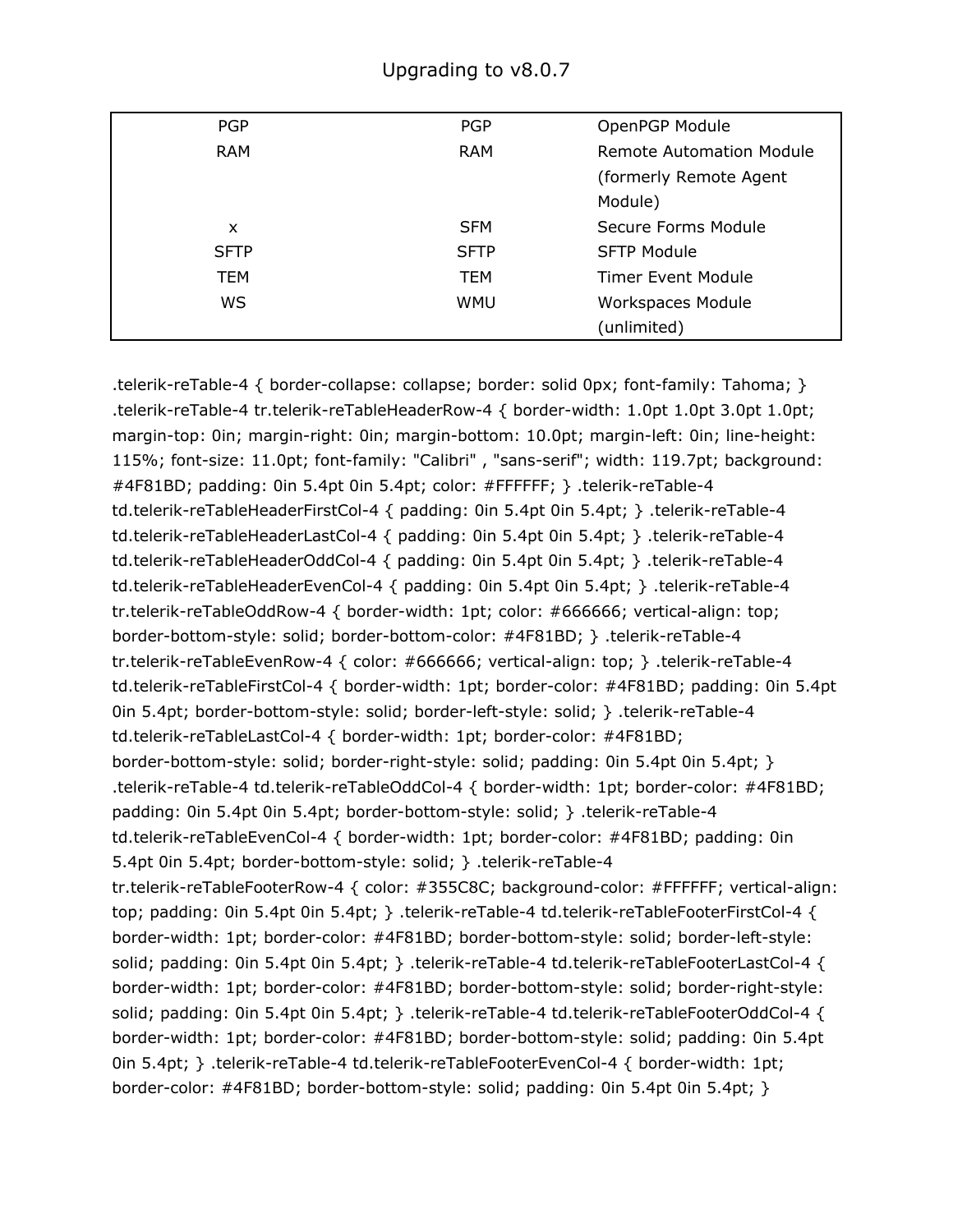## EFT Enterprise Upgrades

When upgrading from EFT Enterprise, the following modules will be licensed:

- EFT 8 Core
- FTP/s Module (FTPS)
- SFTP Module
- HTTP/s Module
- Enterprise Actions Modes
- Folder Monitor Module (FMM)
- Timer Event Module (TEM)
- File Transfer Client Module (FTC)
- Cloud Connector Module (CCM)
- Secure Forms Module (SFM)

When you are upgrading from EFT Enterprise with registered modules, the modules above will be licensed, plus the modules you had licensed before upgrading. For example:

- EFT 8 Core
- SFTP Module
- HTTP/s Module
- Enterprise Actions Modes (EAM)
- Folder Monitor Module (FMM)
- Timer Event Module (TEM)
- File Transfer Client Module (FTC)
- Cloud Connector Module (CCM)
- FTP/s Module (FTPS)
- Secure Forms Module (SFM)

### Plus:

- If ASM was registered, you now have the Regulatory Compliance Module (RCM) and Advanced Authentication Modes module (AAMM).
- ARM, AS2, OpenPGP, AWM, Workspaces, Remote Agent (now "Remote Automation"), DMZ Gateway Multi-site or Single-site were registered, they remain the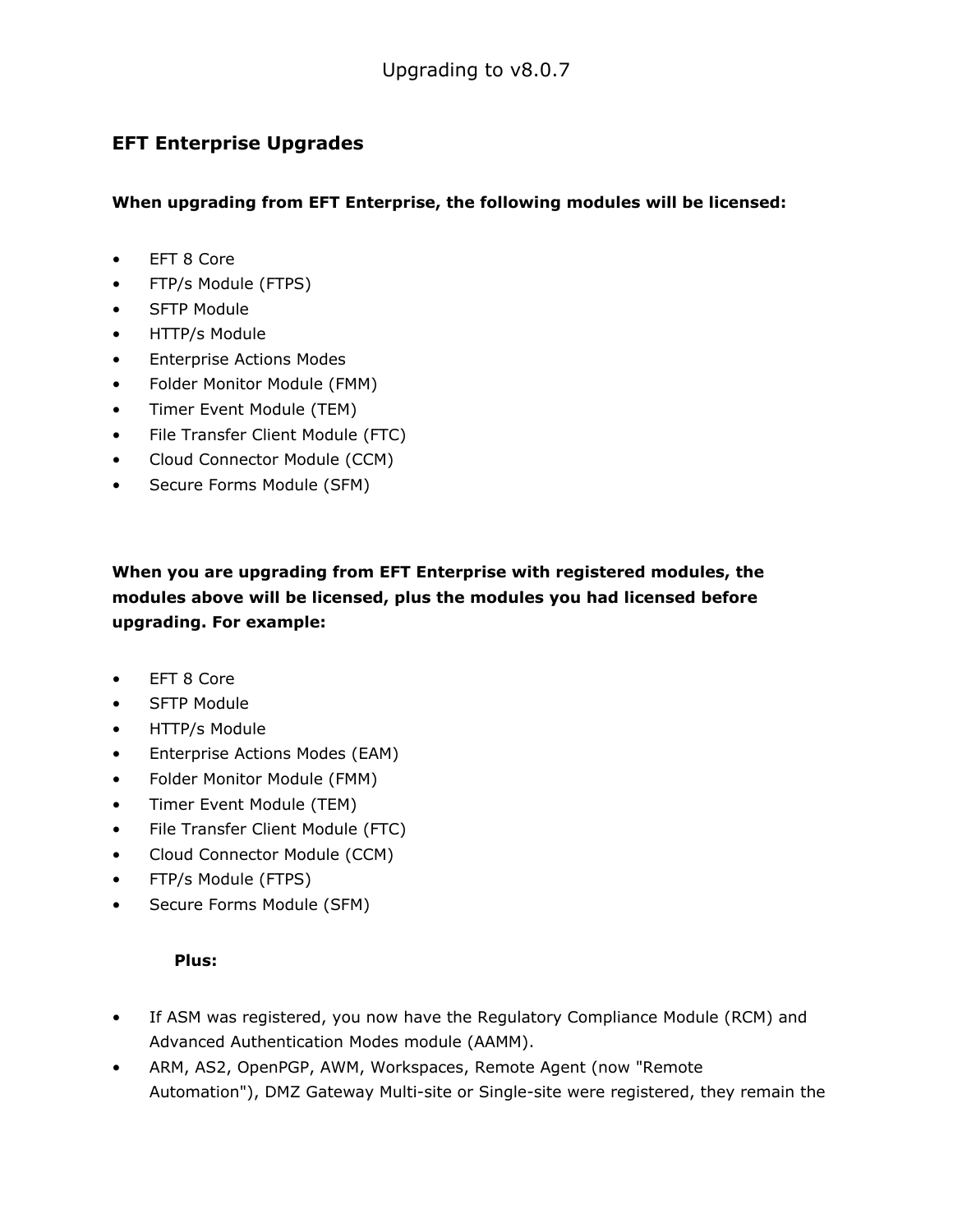same.

The same is true for Monthly or Yearly subscriptions; that is, the modules will convert to the new format. (And will still be monthly or yearly subscriptions; it will not convert to a perpetual license.)

# **EFT Express Upgrades**

When upgrading from EFT Express (perpetual license), the following modules will be licensed:

- EFT 8 Core
- FTP/s Module (FTPS)
- Enterprise Actions Module (EAM)

When you are upgrading from EFT Express with registered modules, the "core" and FTPS modules will be licensed, plus the modules you had licensed in Express before upgrading. For example:

- EFT 8 Core
- FTP/s Module (FTPS)
- Enterprise Actions Module (EAM)

#### Plus any of these that you had licensed:

- If any of SFTP Module, HTTP/s Module, Folder Monitor Module (FMM), Timer Event Module (TEM), File Transfer Client Module (FTC), Cloud Connector Module (CCM), ARM, OpenPGP, Workspaces, Remote Agent (now "Remote Automation"), or DMZ Gateway single-site were registered, they are still.
- If ESM was registered, you now have the Regulatory Compliance Module (RCM).

The same is true for Monthly or Yearly subscriptions; that is, the modules will convert to the new format. (And will still be monthly or yearly subscriptions; it will not convert to a perpetual license.)